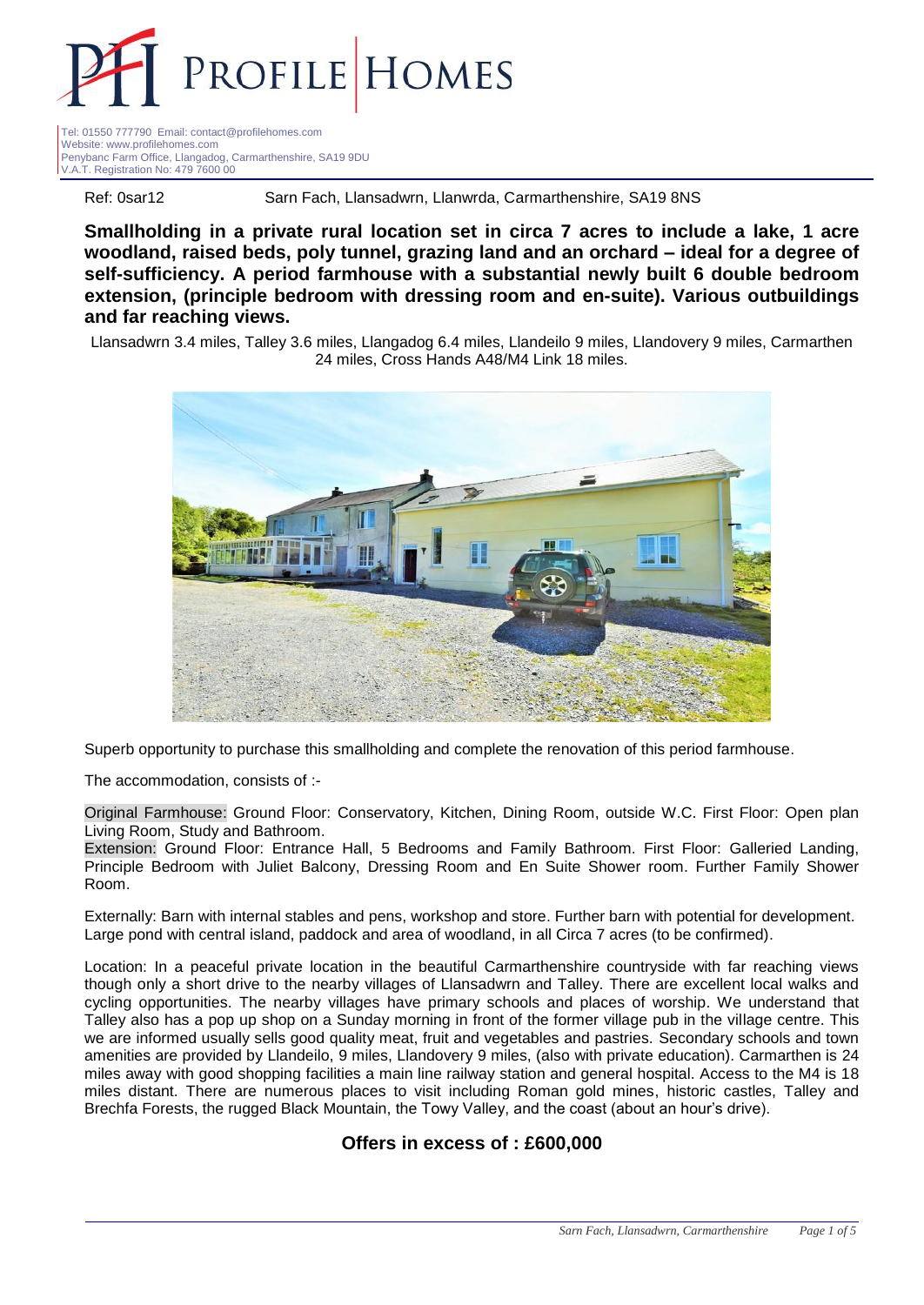# **THE RESIDENCE**

With a welcoming characterful ambiance the original farmhouse currently has a Rayburn solid fuel range which provides hot water and central heating and Anderson double glazed wooden windows with a uPVC exterior. The new extension has uPVC double glazed windows by Centaframe. There is provision for an air source heat pump, for underfloor heating to the ground floor and radiators and heated towels rails to the first floor (supplied not fitted). The new owners will need to finish the works required, many of the materials to do this are we are informed, on site. More information with the selling agent.

# **Ground Floor – ENTRANCE HALL: DINING ROOM: CONSERVATORY: KITCHEN: INNER HALL: BEDROOM 1: BEDROOM 2:** 12'4" increasing to 21' x 9'6" Front door leading into the spacious entrance hall with vaulted ceiling. Terracotta tiled floor. Turning bespoke staircase to the first floor. Exposed stone wall. Feature window to the front and stable door to the rear. Opening to the inner hall and door to the living room. 21'2" x 15'4". Exposed ceiling beams and timbers. Former stone fireplace recess housing a solid fuel Stanley Range which serves the central heating and the hot water. Windows to the front and rear. Double doors into the conservatory. French doors to the rear garden area. Door to the kitchen. Terracotta tiles to match the hall supplied but not laid. 22'x 10'8". Accessed externally and from the living room. Terracotta tiles to match the hall supplied but not laid. 10'9" x 7'. Solid wood work surfaces. Cooker control point with space for an electric cooker. Plumbing and space for a washing machine, tumble dryer and dishwasher. Double bowl farmhouse style ceramic sink with mixer tap. Tiled floor, window to the side. Space for an under counter and upright fridge/freezer. Leading off the main entrance hall. Terracotta tiled floor. Feature ceiling height sensor lighting, doors to:- 12'3" x 9'8". Window to the front. 10' x 8'10". Window to the front.

- **BEDROOM 3:** 13'2" x 8'4". Window to the rear.
- **BEDROOM 4:** 10'10" x 8'4". Window to the rear.
- **BEDROOM 5:** 10'10" x 8'4". Window to the rear.

#### **FAMILY BATHROOM:** 10'2" x 8'10" White suite comprising paneled bath with shower attachment and tiled surround. Vanity unit with inset wash hand basin, low level W.C., Terracotta tiled floor. Opaque glass window to the front. Corner cupboard housing the plumbing for the air source heat pump.

### **First Floor –**

**GALLERIED LANDING:** 15'5" x 6'. The bespoke staircase from the first floor leads to a spacious galleried landing. Ceiling downlights. Velux roof windows to the front and rear. Feature exposed stone wall.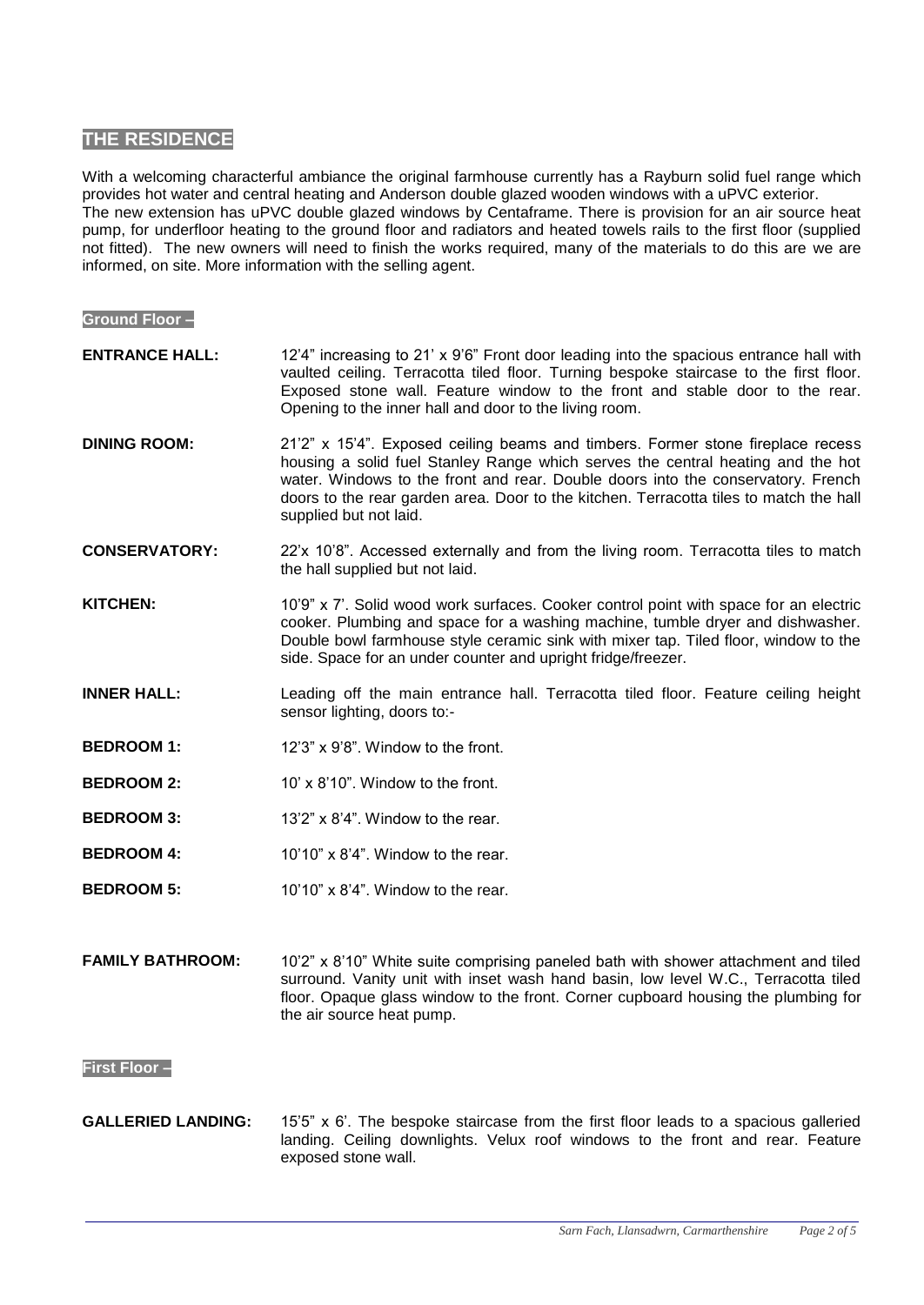| <b>LIVING ROOM:</b>                       | 21' x 15'4". Two windows to the front and one window to the rear, enjoying far<br>reaching views.                                                                                                                                              |
|-------------------------------------------|------------------------------------------------------------------------------------------------------------------------------------------------------------------------------------------------------------------------------------------------|
| <b>STUDY:</b>                             | 13' x 7'6". Window to the front aspect.                                                                                                                                                                                                        |
| <b>BATHROOM:</b>                          | 11' x 10'3" max. Panelled bath, wash hand basin and W.C. Window to the rear.                                                                                                                                                                   |
|                                           |                                                                                                                                                                                                                                                |
| <b>PRINCIPLE BEDROOM</b><br><b>SUITE:</b> | 24'10" x 15'10". French doors with Juliet balcony to the end elevation enjoying lovely<br>views across the properties land and pond. Two Velux roof windows to the rear and<br>one to the front. Opening to the dressing room and shower room. |
| <b>Dressing Room:</b>                     | 10'7" x 10'6". Connecting to the Shower Room.                                                                                                                                                                                                  |
| <b>Shower Room:</b>                       | 7'2" x 5'9" max. Velux roof window to the front. Suite supplied but not fitted.                                                                                                                                                                |
| <b>FAMILY SHOWER</b><br><b>ROOM:</b>      | 5'10" x 5'9" max. Shower enclosure with electric shower unit. Wash hand basin and<br>low level W.C.                                                                                                                                            |
|                                           | N.B. Floorplans page 4                                                                                                                                                                                                                         |

# **EXTERNALLY**

**THE APPROACH:** The property is approached off a quiet country lane via a recessed gated entrance and hard standing driveway leading to the house and barns.

**DETACHED BARN & GARDEN ROOM:** 16' x 14' Barn and adjoining Garden Room 16'6 x 9'6". Power connected. Ideal for conversion to an annexe for family members or perhaps a holiday let – subject to obtaining the necessary planning permissions.

**DUTCH BARN & LEAN-TO:** Barn: 40' x 13' Concrete floor. Currently used as a workshop and store. Lean-to: 40' x 25' Concrete floor. Internal pony stables and animal pens. Stairs to a mezzanine storage space. Adjoining log store to the rear 14' x 13'. Power and water supply to the building.

- **GROUNDS & LAND:** The grounds are a haven for wildlife and provide all year round interest. An area suitable for vegetable beds and a polytunnel. There is a large pond and central island, a Willow dome, woodland area and two paddocks, one being circa 2.7 acres and the other circa 1.5 acres, both level to gently sloping and suitable for horses/livestock. Circa 7 acres in all.
- **SERVICES:** We understand that the property has mains electricity. The original farmhouse has solid fuel central heating via the Rayburn Range which serves the central heating and hot water. The extension has provision for underfloor heating to the ground floor with plumbing and electrics installed ready for an air or ground source heat pump, (not supplied or fitted). Radiators and heated towel rails for the first floor are supplied but not fitted. The water supply is from a private well. There is a private drainage system. Telephone with broadband is understood to be connected and should be available to purchasers subject to the usual transfer and contractual arrangements.
- **COUNCIL TAX:** We understand that the property is within council tax band D. (Carmarthenshire County Council).

**FIXTURES & FITTINGS:** Fixtures and fittings that are referred to within these particulars will be included in the sale unless otherwise stated.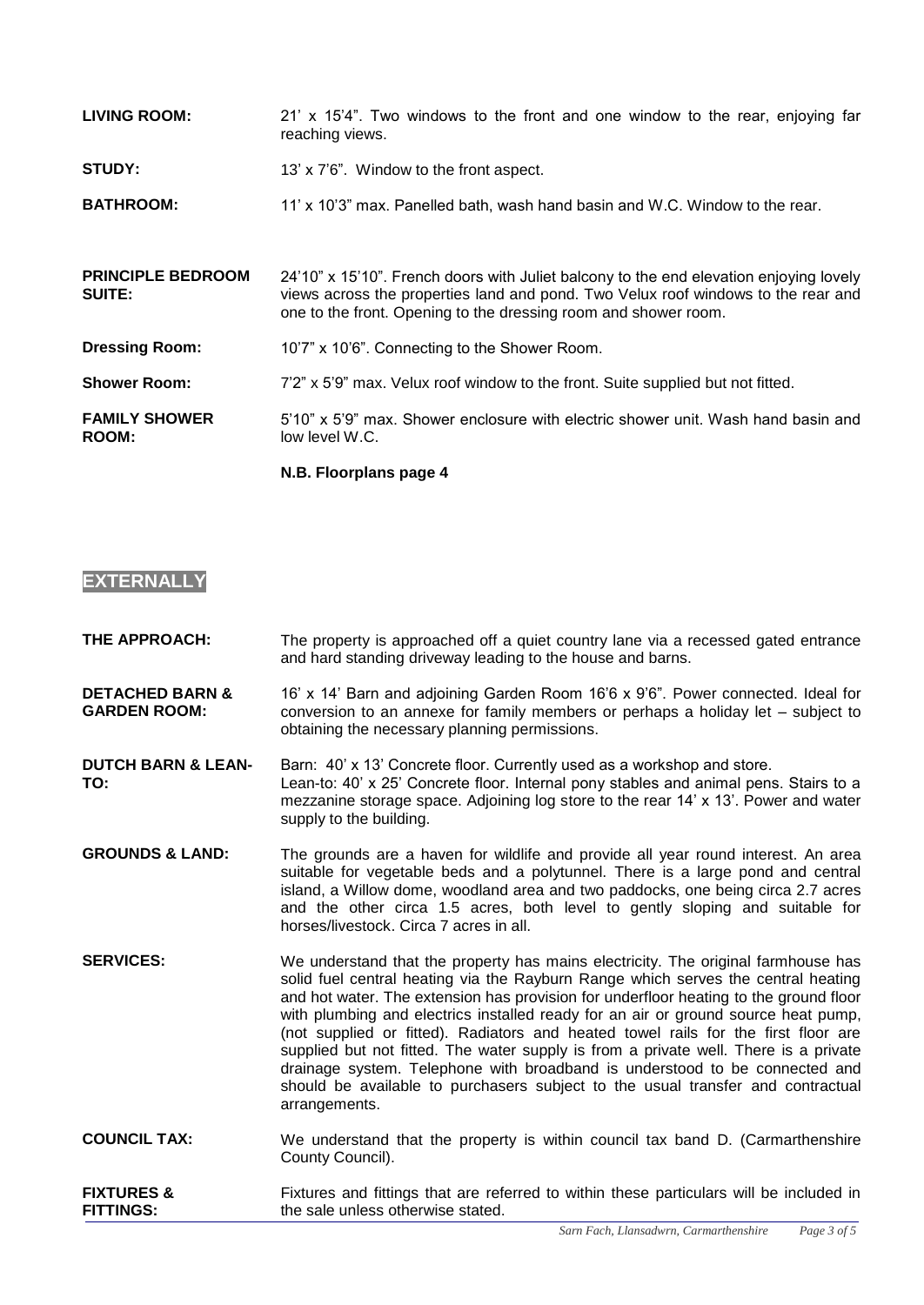**WAYLEAVES, EASEMENTS & RIGHTS OF WAY:** The property is sold subject to and with the benefit of all wayleaves, easements and rights of way declared and undeclared.

**TENURE & POSSESSION:** We are informed that the property is freehold with vacant possession on completion, by arrangement.







For illustration purposes only, floor-plan not to scale and measurements are approximately